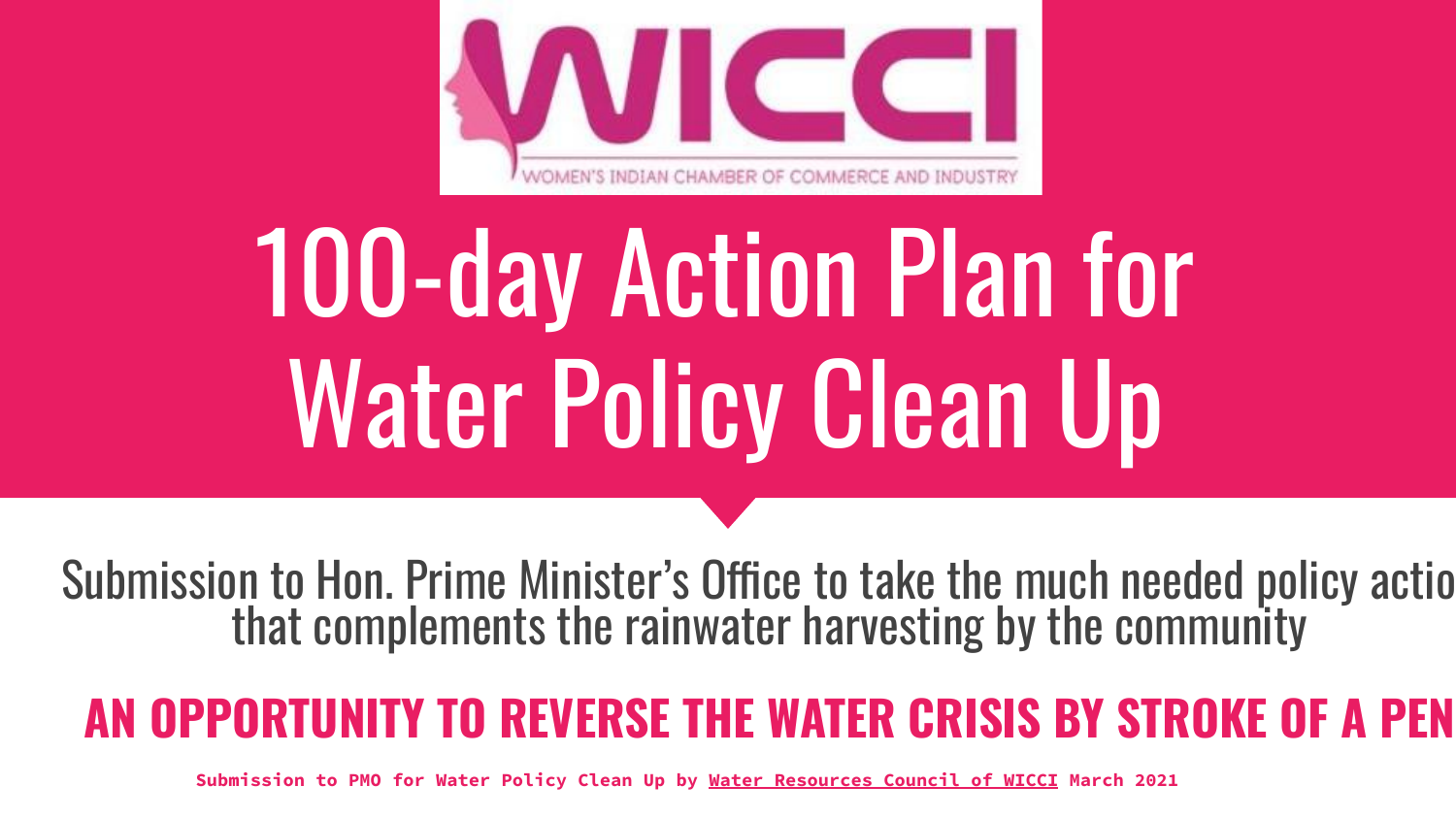### Honourable Prime Minister

I am writing to you on behalf of the Water Resources Council of Women's Indian Chamber of Commerce & Industry (WICCI). The Water Resources Council of WICCI is on a mission to create a water positive & women inclusive India.

In your recent "Man Kee Baat" you have beckoned the community for a 100 day Rainwater Harvesting Campaign leading up to the monsoon season.We, the community of concerned citizens who have been carrying out our individual efforts in conserving our precious water resources and protecting the local water bodies.

We offer you a 100 day action plan for changing the drought driving policies and regulations to the ones that can actively restore the quantity and quality of our water resources. This is because we strongly feel our efforts are being undermined due to ineffective water policies and regulations at National, State and Local Government level. **You may be surprised how much transformation can be enabled simply by the stroke of your powerful pen.** Once that happens, every effort by the concerned citizens will see a multiplying effect translating to a transformative impact.

While we the concerned citizens do our bit at the grassroots during the 100 day leading to the monsoon season, you and your team could get working at doing your bit at the top. When the action from the top matches and aligns with the action by the grassroots, then and only then the restoration and reversal of water crisis can be guaranteed. If we did not do this, the future generation will never forgive the last blow that our generation of community and elected officials delivered in completely destroying and depleting our rich water legacy that we proudly sing about as Sujalam Sufalam and Vindhya Himachal Yamuna Ganga in our National Anthems

We hope you will open your heart and mind in leading the 100 day action plan by the PMO in cleaning up the water policies and regulations from being drought driving to ones that actively restore and continue to protect our water resources.

Yours sincerely

National President, [Wa](http://www.wicci.in)[ter Resources](https://www.urbanwaterdoctor.com/) Council, WICCI, drbhakti.devi@wicci.in, Founder, Urban Water Doctor, Date - 26 March 2021 Dr Bhakti Lata Devi, *BE ME PhD (Water Management)*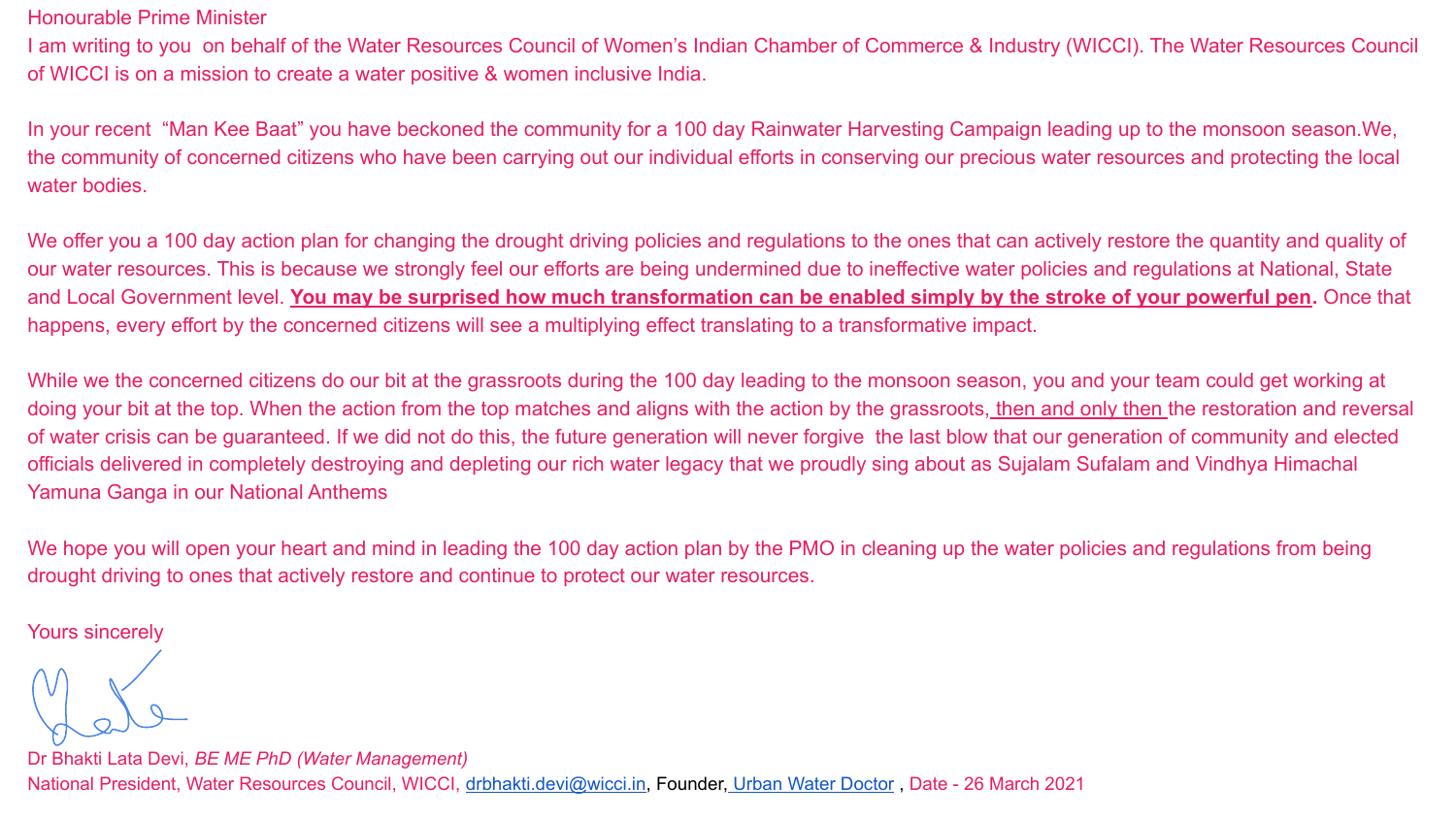# Policy Suggestions for Safe Drinking Water & Water Based Livelihood Opportunities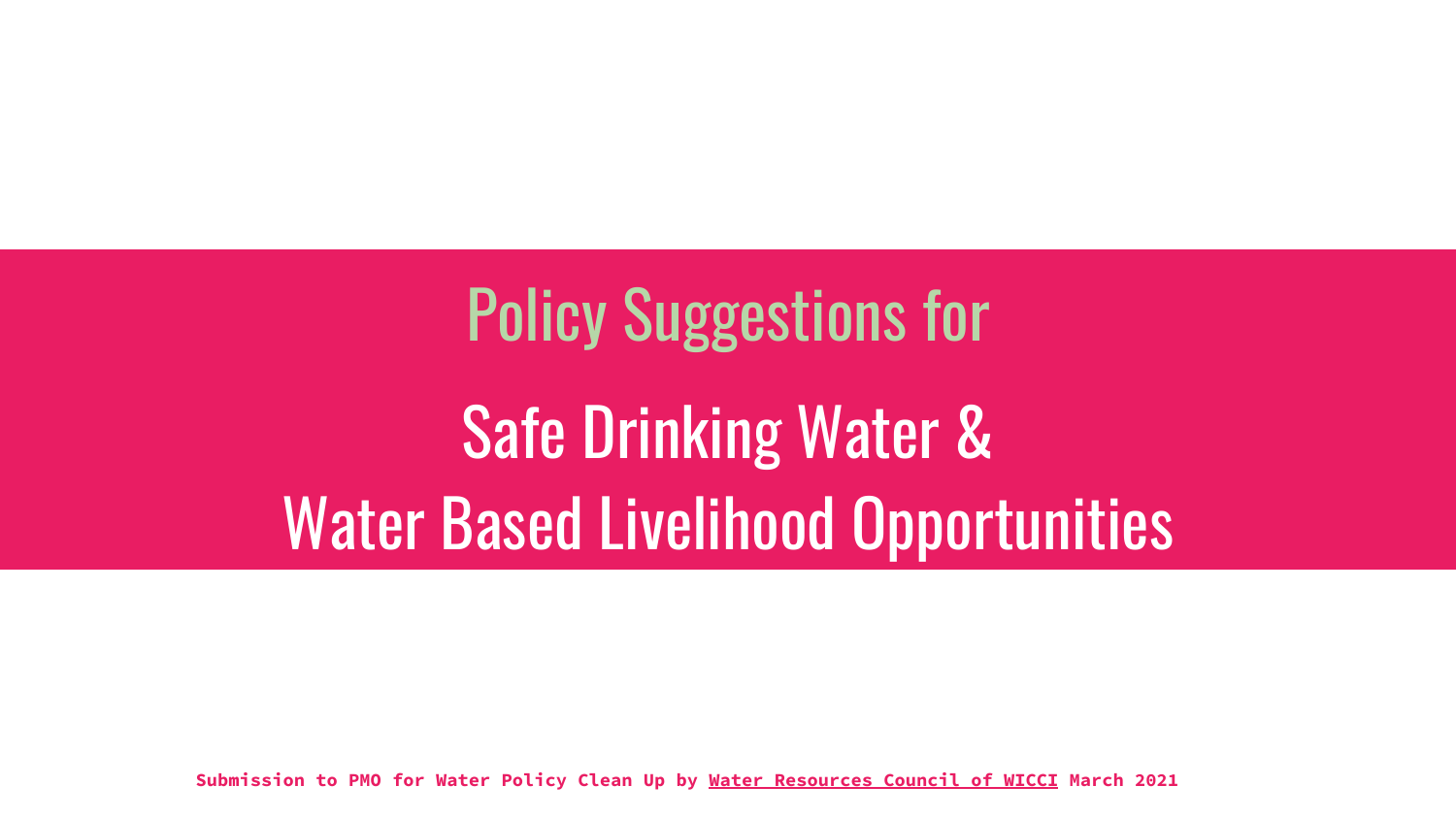**CONTEXT:** Rampant & indiscriminate sale of Reverse Osmosis based drinking water treatment unit has resulted in

- indiscriminate cumulative damage to kidneys at wide scale by letting citizens drink mineral-free water on a sustained basis, all in the name of cleaning water even where the raw water is not high in salt. That's why the World Health Organisation had to bring out a circular cautioning against indiscriminate use of Reverse Osmosis as a water treatment method.
- High volume of water wastage since RO processes reject 70 to 80 percent of water while providing only 20 to 30 % of raw water as treated water
- Killing of the uptake & sale of low cost hand -made "point of use" water filters that do not use any electricity or mechanical moving parts using highly effective filters that can remove wide range of pollutants and contaminant including microorganisms, iron, arsenic, fluoride, turbidity **SUGGESTED POLICY** Prohibit the use of all sizes of RO based water treatment for drinking water except when highly saline water is the source of raw water

### **Policy Suggestion #1 Impact of Suggested Policy**

- **HEALTH** Prevention of kidney failures of citizens who would be drinking water from RO treatment units over the years. Allowing them to opt for point of use treatment that are more conducive to their health
- **LIVELIHOOD I**ncrease in livelihood opportunities of rural and urban entrepreneurs who can be making and selling point of use water filters that can provided treated water
- **WATER CONSERVATION** Significant reduction in water that is wastage in the form of Reject Water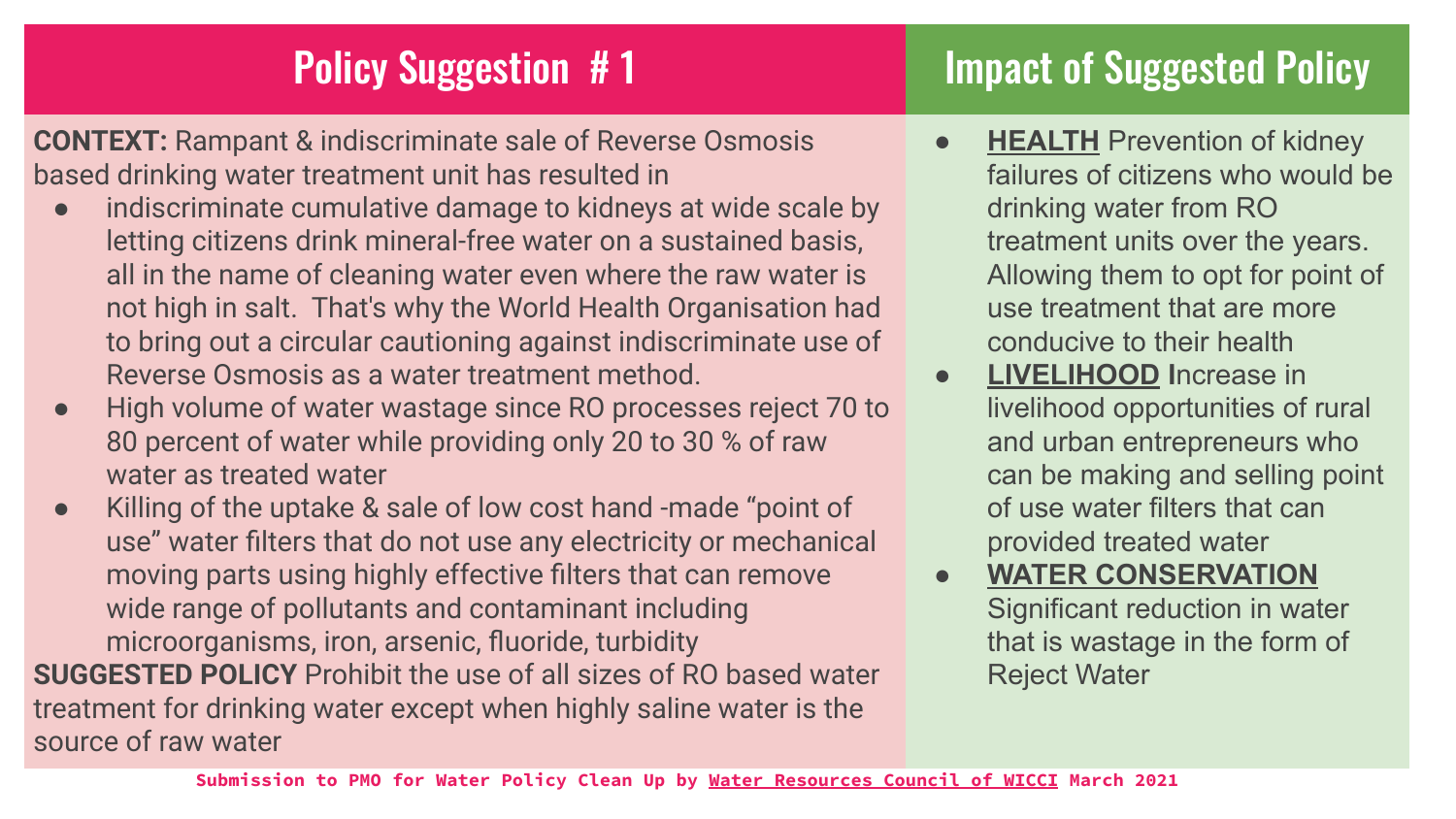**CONTEXT -** Lack of access to safe water sources is a leading risk factor for infectious diseases, including cholera, diarrhoea, dysentery, hepatitis A, typhoid and polio.2 It also exacerbates malnutrition, and in particular, childhood stunting. In the chart we see that it ranks as a very important risk factor for death globally.

### **POLICY SUGGESTION**

Introduce a policy that

- a) requires Ministry of Jal Shakti to ensure that the water supplied as part of the Har Ghar Mein Nal scheme is free from arsenic, fluoride, iron or any contaminant at the point of use by households.by incorporating appropriate community scale water treatment units as part of the water supply scheme,
- b) Mandates conducting & displaying water quality test results by the community managing the water service on a regular (monthly as a minimum)
- **Submission to PMO for Wicci Clean Up and Wicci Council of Wicci Council of Wicci Council of Wicci Council of Wicci Council of Wicci Council of Wicci Council of Wicci Council of Wicci Council of Wicci Council of Wicci Coun** c) Promotes the uptake of low tech point of use family sized and community sized water filters that require no electricity and no mechanical moving parts that have been duly tested and approved

### **Policy Suggestion #2 Impact of Suggested Policy**

- **HEALTH Prevention of water** borne diseases like diarrhea.
	- LIVELIHOOD Increase in livelihood opportunities of rural and urban entrepreneurs who can be manufacturing and selling "point of use" water filters that can provided treated water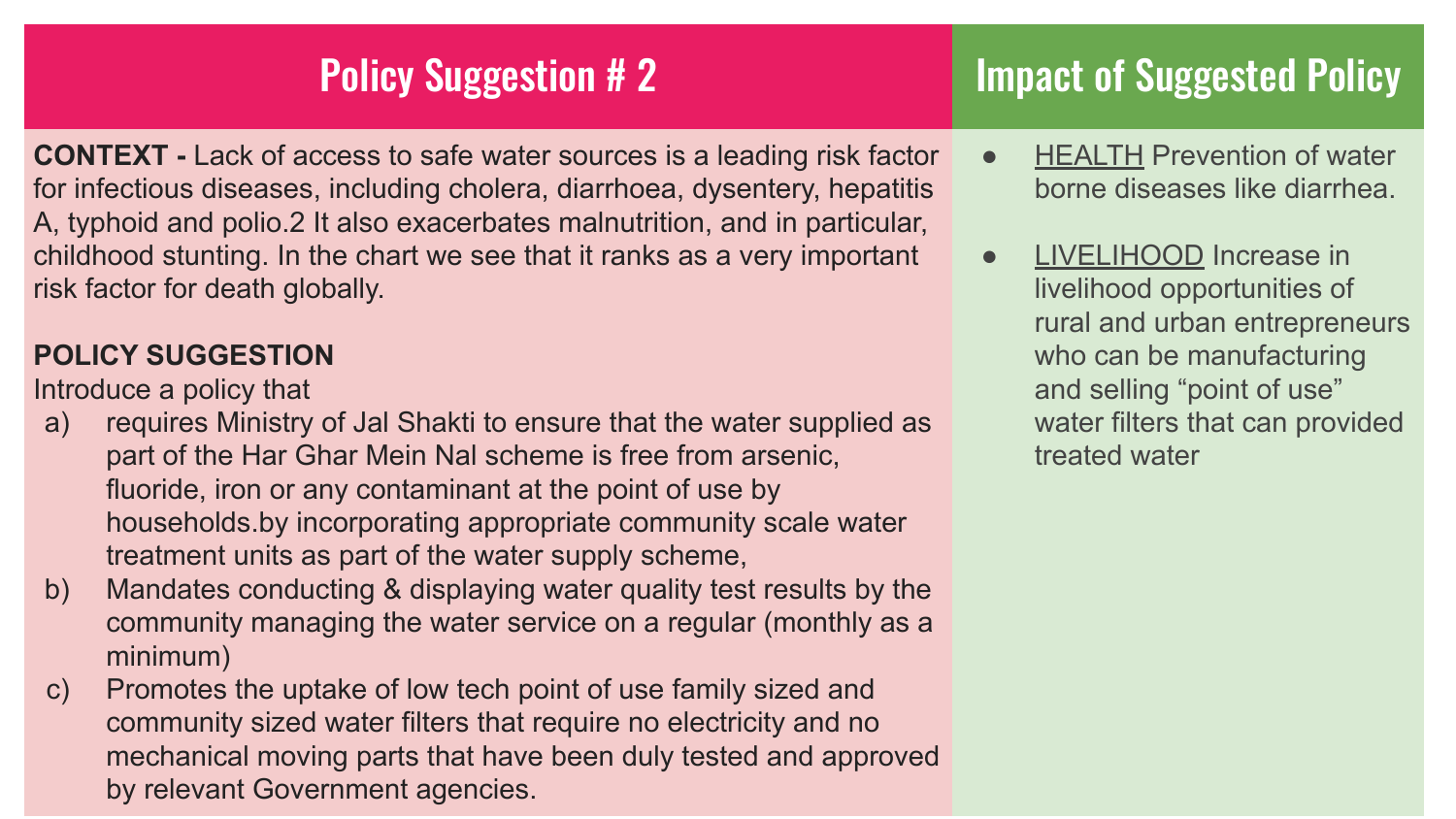# Policy Suggestions for Restoring & Sustaining Groundwater Levels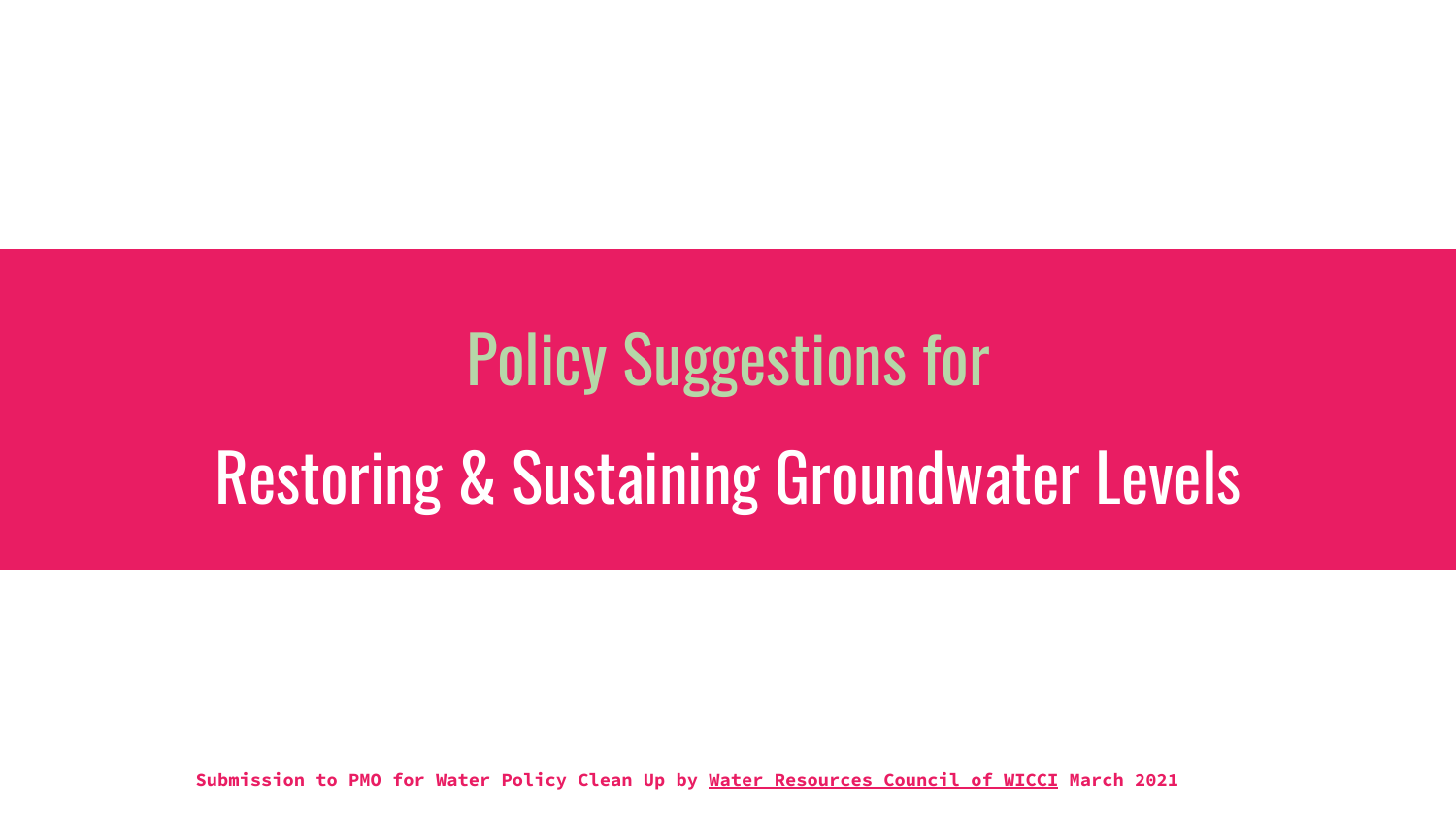## **Policy Suggestion # 3** Impact of

Policy that provides conditional and controlled drilling of borewells such that

- Borewell drilling is permitted on the condition that the applicant submits
	- Proof of having built a groundwater recharge structure
	- Proof that the borewell is drilling into a rechargeable shallow aquifer and not an un-rechargeable deer aquifers.
	- A borewell water extraction plan that shows that the extraction will be less than the volume of water recharge.
	- Proof of having installed a water meter with a geo-tagging & IoT device that is capable of relaying the volume of water extracted by the well each day to confirm groundwater extraction is lower than the groundwater recharge capability of the recharge structure.
- Borewell drilling that does not meet the above conditions should be considered a criminal offence and reportable to the local police station.

# **Suggested Policy**

**GROUNDWATER LEVEL -**Prevention of further depletion of water in the aquifer storage while recharge measures help to gradually refill the storage levels,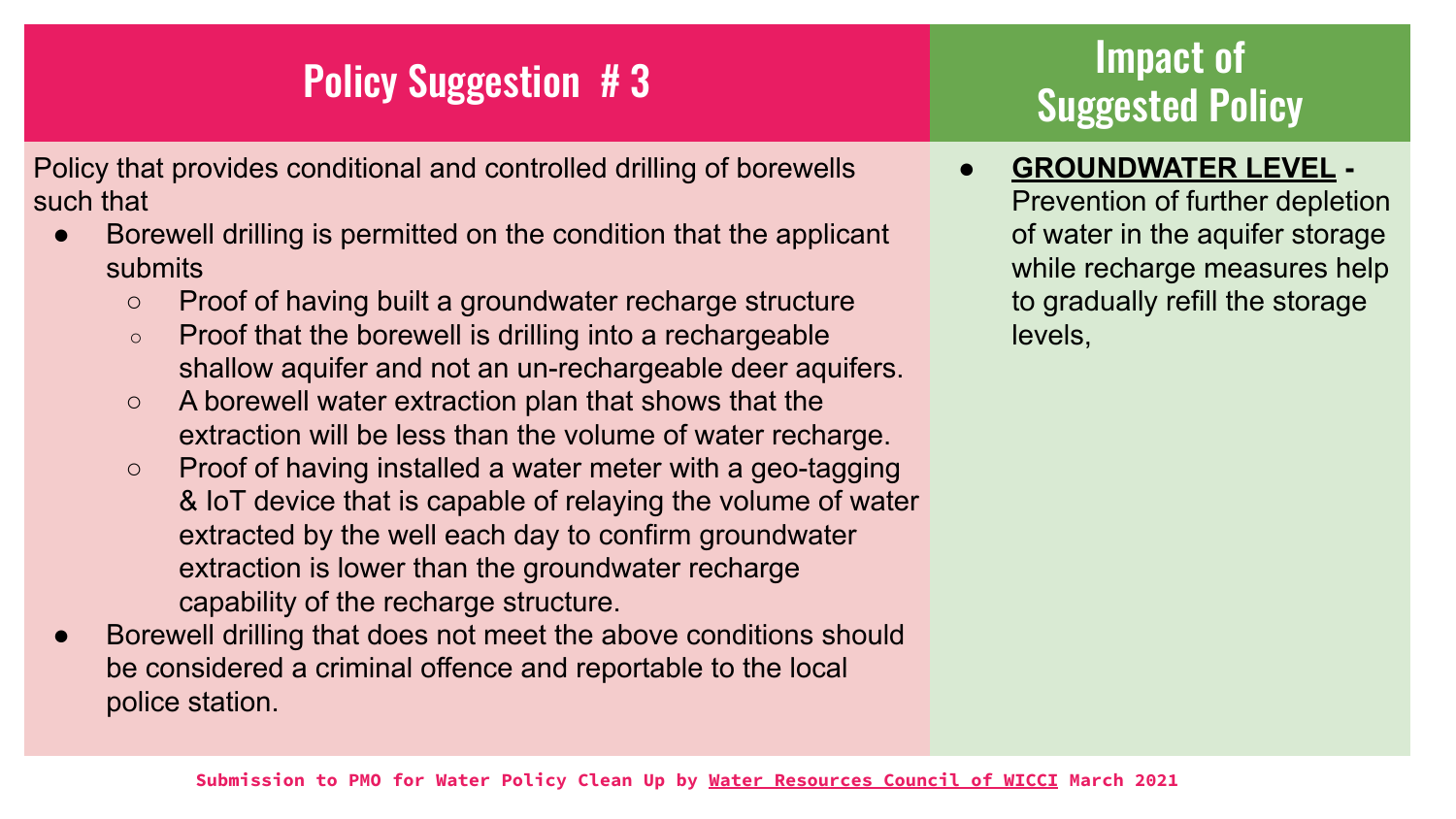### **Policy Suggestion #4 Impact of Suggested Policy**

**CONTEXT:** Currently,when a land is owned by the Forest Department including the ones leased out for farming purpose, building a watershed structure requires a complex and lengthy bureaucratic approval process. This has resulted in thousands of acres of land in rural areas devoid of groundwater recharging leaving millions of farmers with no water.

### **SUGGESTED POLICY**

A policy that mandates Forest Department to prioritise (on a war footing & urgent basis) the building of groundwater recharging watershed structures on those lands that have been leased to the farmers.

**GROUNDWATER LEVEL** - Sustained replenishment and rise of groundwater levels will be the result leading to active reversal of the water stress and prevention of day zero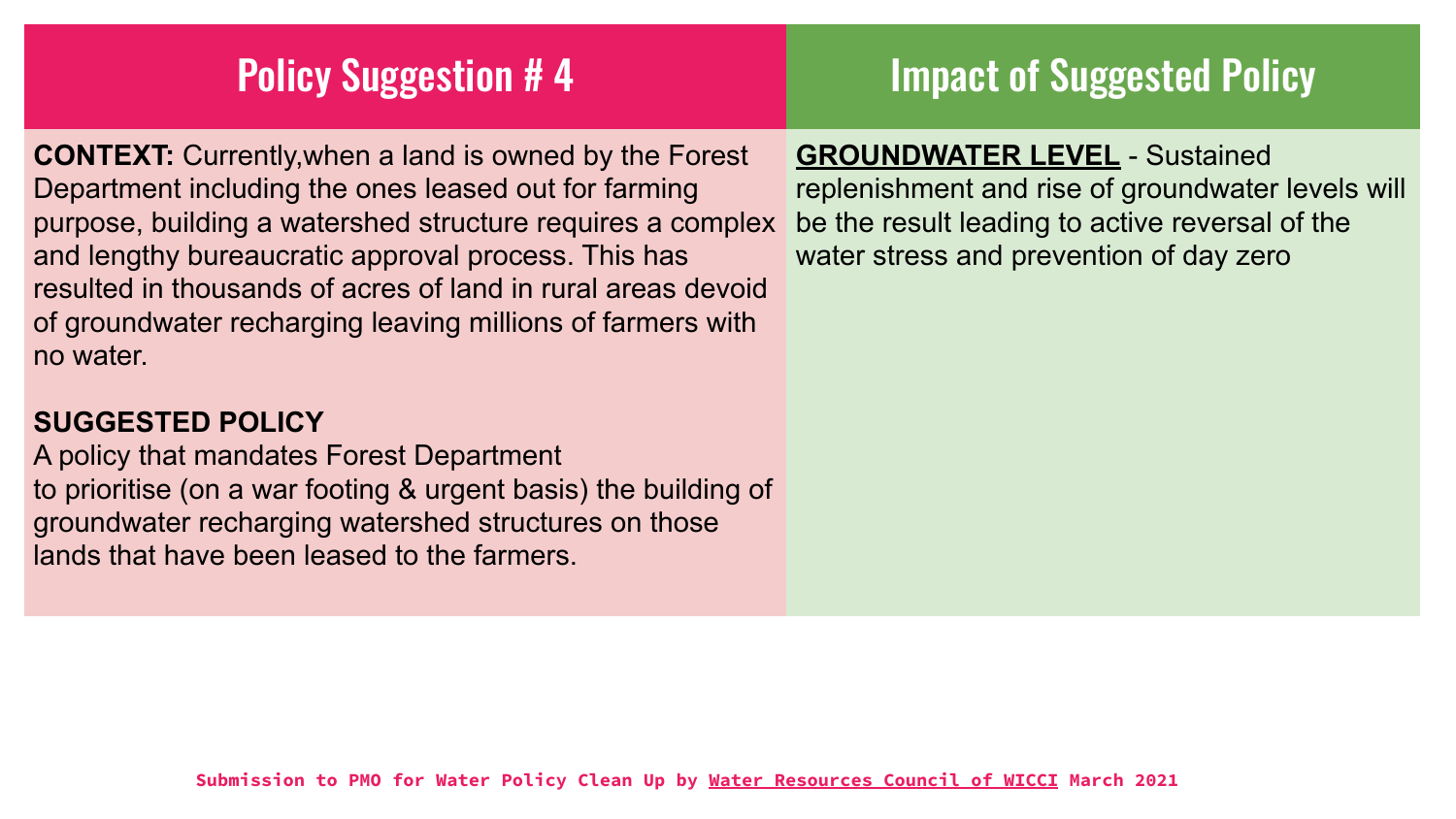## Policy Suggestions for

## Creating a Water Literate Generation of Citizens & Building Capacity for Water Relevant Critical Skills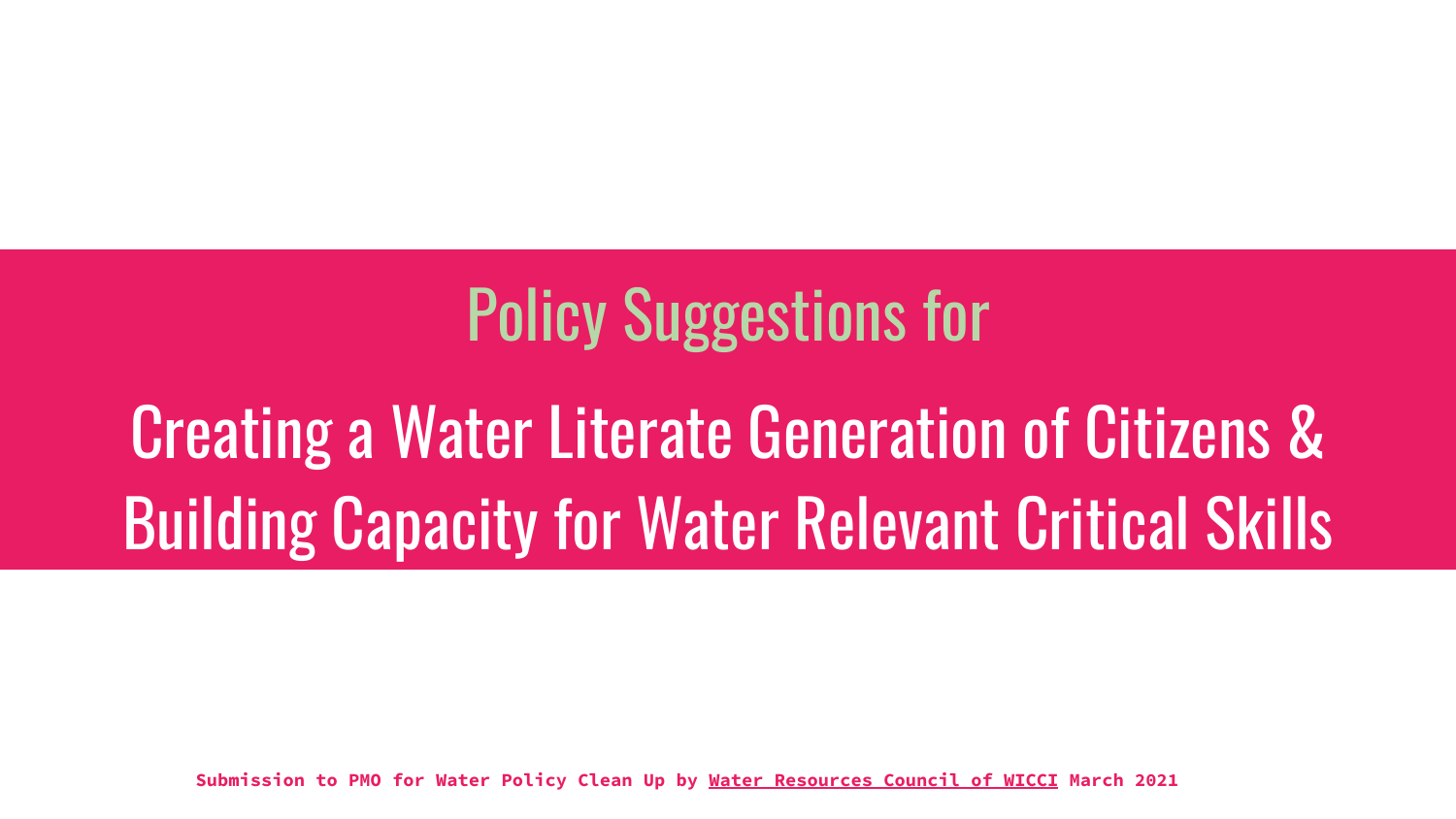### Policy Suggestion # 5 **Impact of Suggested Policy**

A policy that requires educational institutions

- To develop school curriculum focused on water literacy & science of groundwater to be covered in all classes from year 1 to year 12
- To make water literacy & science of groundwater a compulsory subject to be taught as theory and practice for students of all ages and levels.

### CREATING A WATER SENSITIVE & WATER LITERATE GENERATION -

- This will systematically inculcate water literacy & science of groundwater creating a new generation of citizens that respects and values the protection of water resources.
- Increased likelihood of water literate citizens taking up the responsibility for protecting and conserving their local water resources.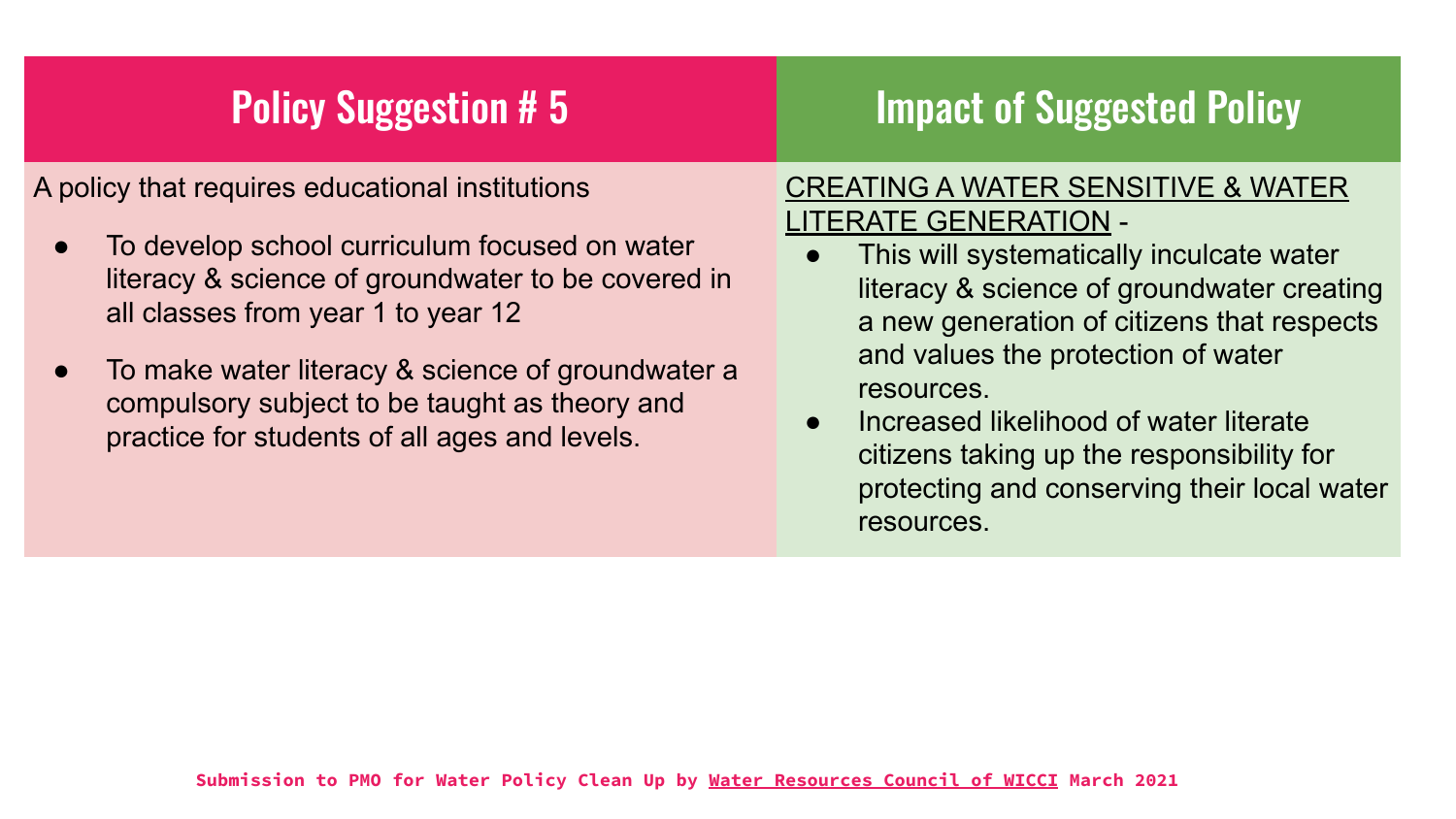### **Policy Suggestion # 6 Impact of Suggested Policy**

[Skill India](https://skillindia.nsdcindia.org/) should add water & soil testing as a skill Organisations such as [Watsan Envirotech Private Limited](https://watsan.in/) have the capability to provide hand testing kits and training to any number of individuals esp women across the country.

- [Skill India](https://skillindia.nsdcindia.org/) must procure & accredit the services of such organisations capable of providing such Training.
- Upon receiving the training, the trainees should be accredited as Skilled Soil & Water Testers
- It should be mandatory for local urban and rural governing agencies to employ such testers who are gathering and uploading water and soil quality data that is made accessible to researchers, policy makers and land and water management agencies.

MAPPING OF WATER & SOIL QUALITY DATA & INCREASE EMPLOYMENT OPPORTUNITY On one hand there is constant lamentation about water and soil quality data being unavailable and on the other hand there is also the problem of growing unemployment. Creating & employing an army of soil and water testers has the capacity to solve both the problems,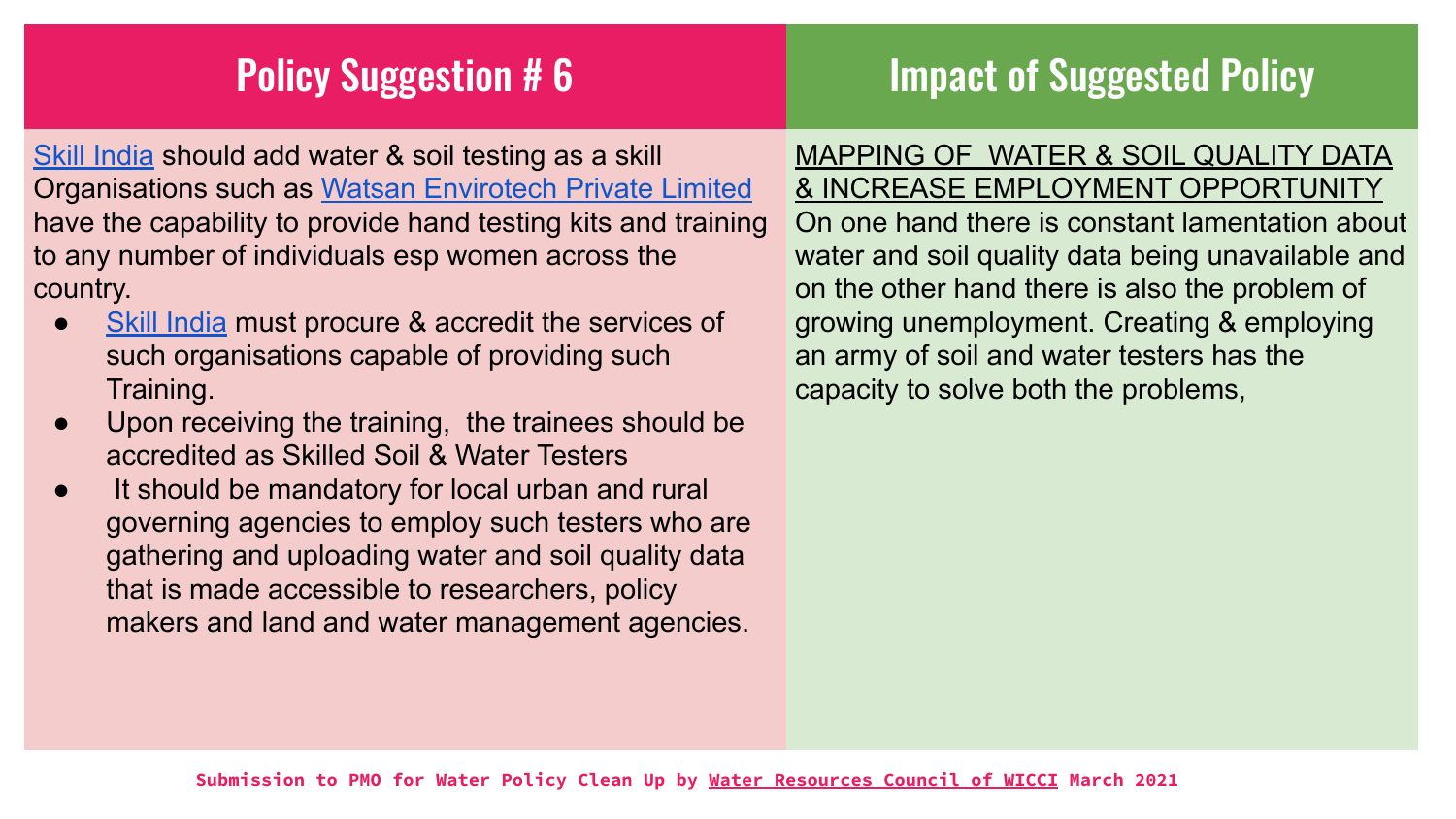# Policy Suggestions for Water Sensitive Tourism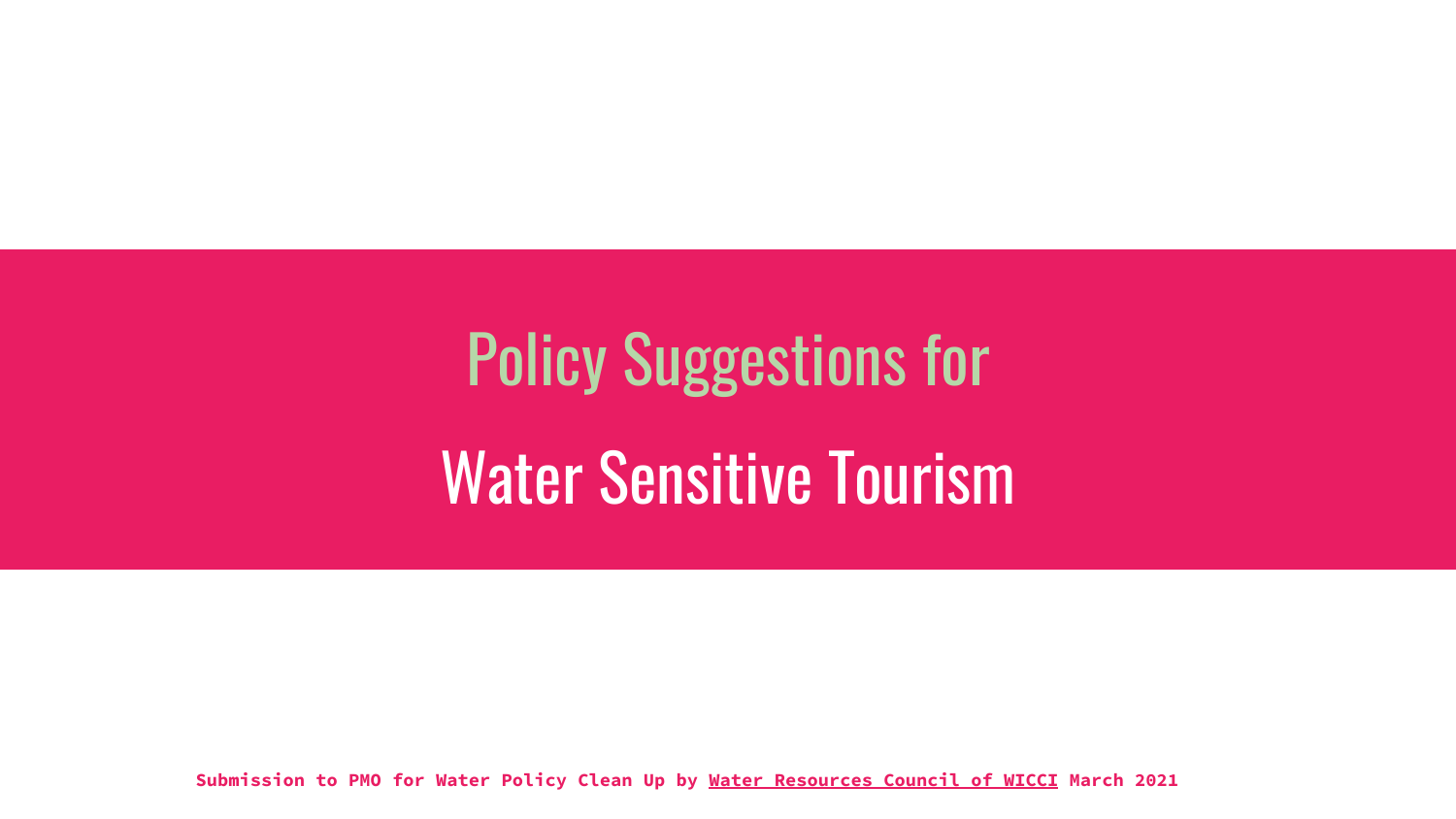### **Policy Suggestion # 7** Impact of Suggested Policy

Evaluating cities and towns from the point of view of clean water and sanitation and condition of natural assets like trees, quality of water bodies like rivers, ponds and lakes in the city and making the results of evaluation available to Tourists.

### WATER SENSITIVE TOURISM & INCREASED TOURISM ACTIVITY & REVENUE

### Such an evaluation will

- Incentivise the cities and towns to ensure provision of safe drinking water and to conserve & protect the local water bodies in order to protect & maintain the revenue they receive from Tourism activities.
- Sensitise the tourists to prioritise their touring destinations based on the info that is made available to them on evaluation results. Thus promoting tourism in towns that are water sensitive and water conserving.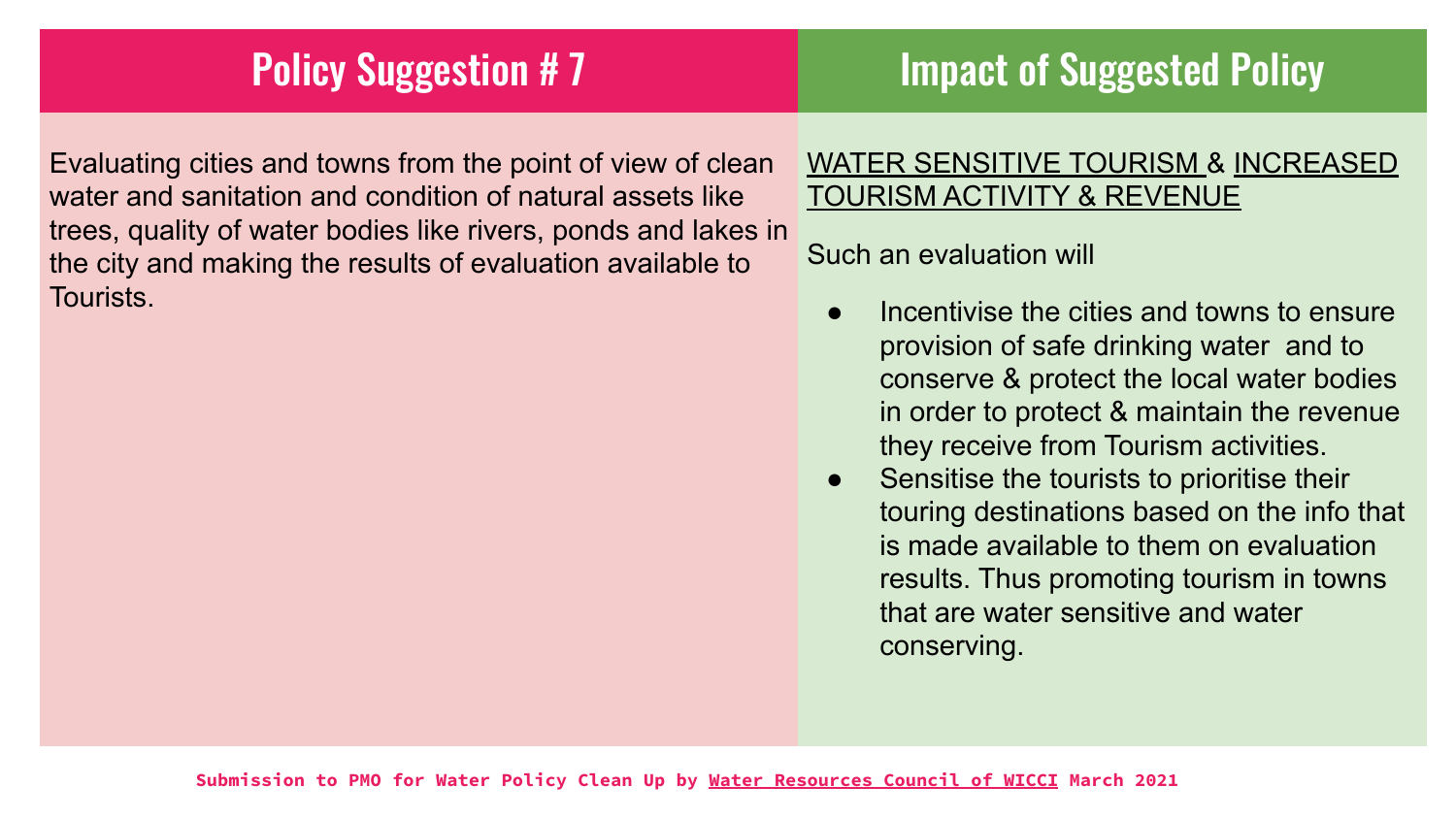Policy Suggestions for Conservation of Water & Restoration of Biodiversity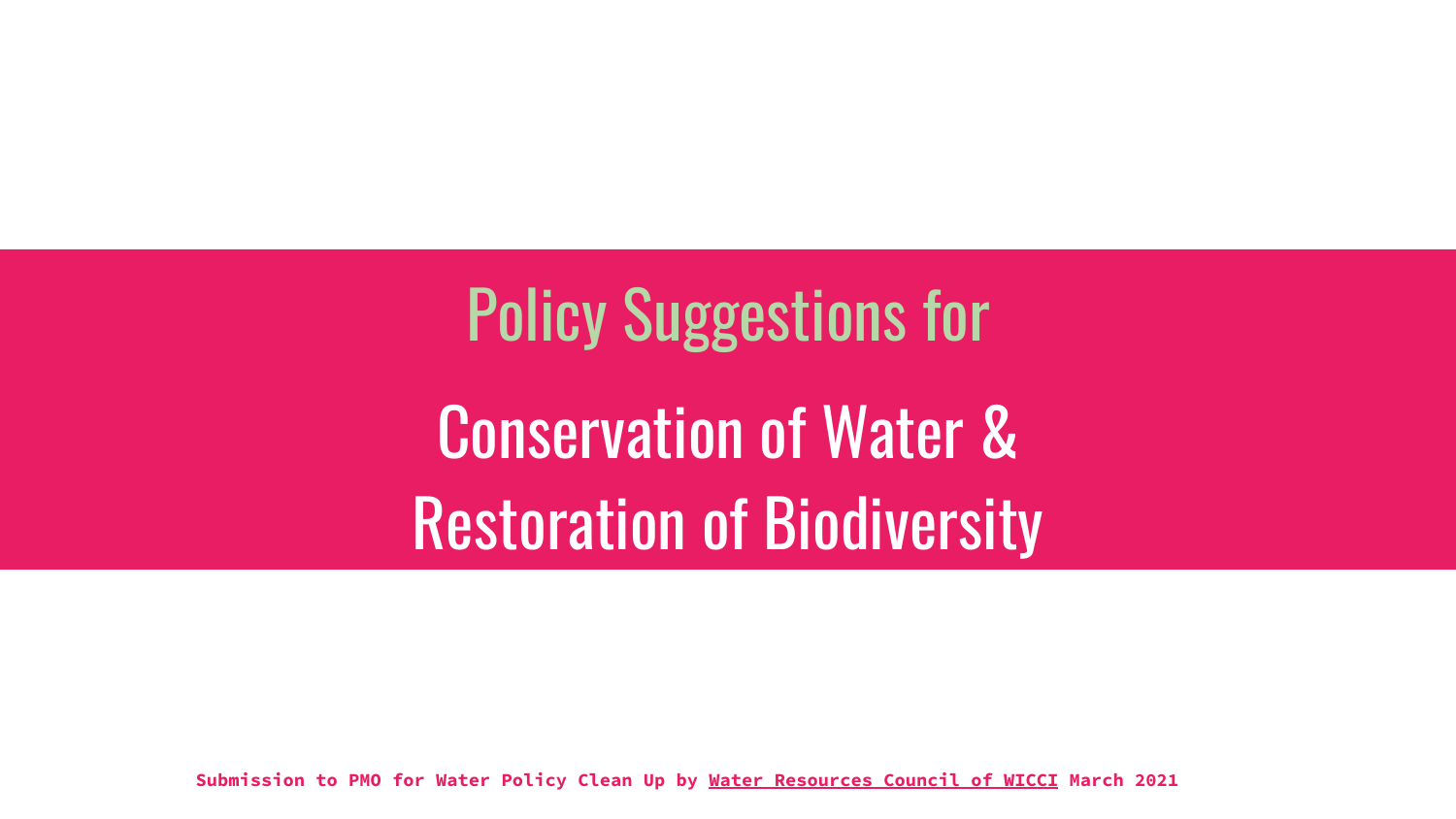### **Policy Suggestion # 8 Impact of Suggested Policy**

**CONTEXT:** Current focus of water body restoration is limited to enhancing the aesthetics & beautification achieved by clean up via dredging & concretization. Rampant dredging & concretization have the potential to adversely impact the biodiversity & groundwater recharge capacity of the wetlands/lakes/ponds.These practices are also resulting in extensive soil mining and illegal activities. **POLICY SUGGESTION**

Introduce a policy that

- Explicitly states the objective of water body restoration and rejuvenation as conservation of the water body.
- Mandates submission of a scientific report that provides justification for the dredging and deepening of water bodies along with a statement that the operation would not adversely impact the biodiversity and the groundwater recharge potential
- Also introduces interventions that control pollution at source in the form of gross pollutant traps & rain-gardens in upstream of the water body (structural) as well as behaviour change & awareness raising in the community (non structural)

### CONSERVATION OF WATER & **BIODIVERSITY**

The implementation of the policy will result in conservation of the water bodies as well as biodiversity.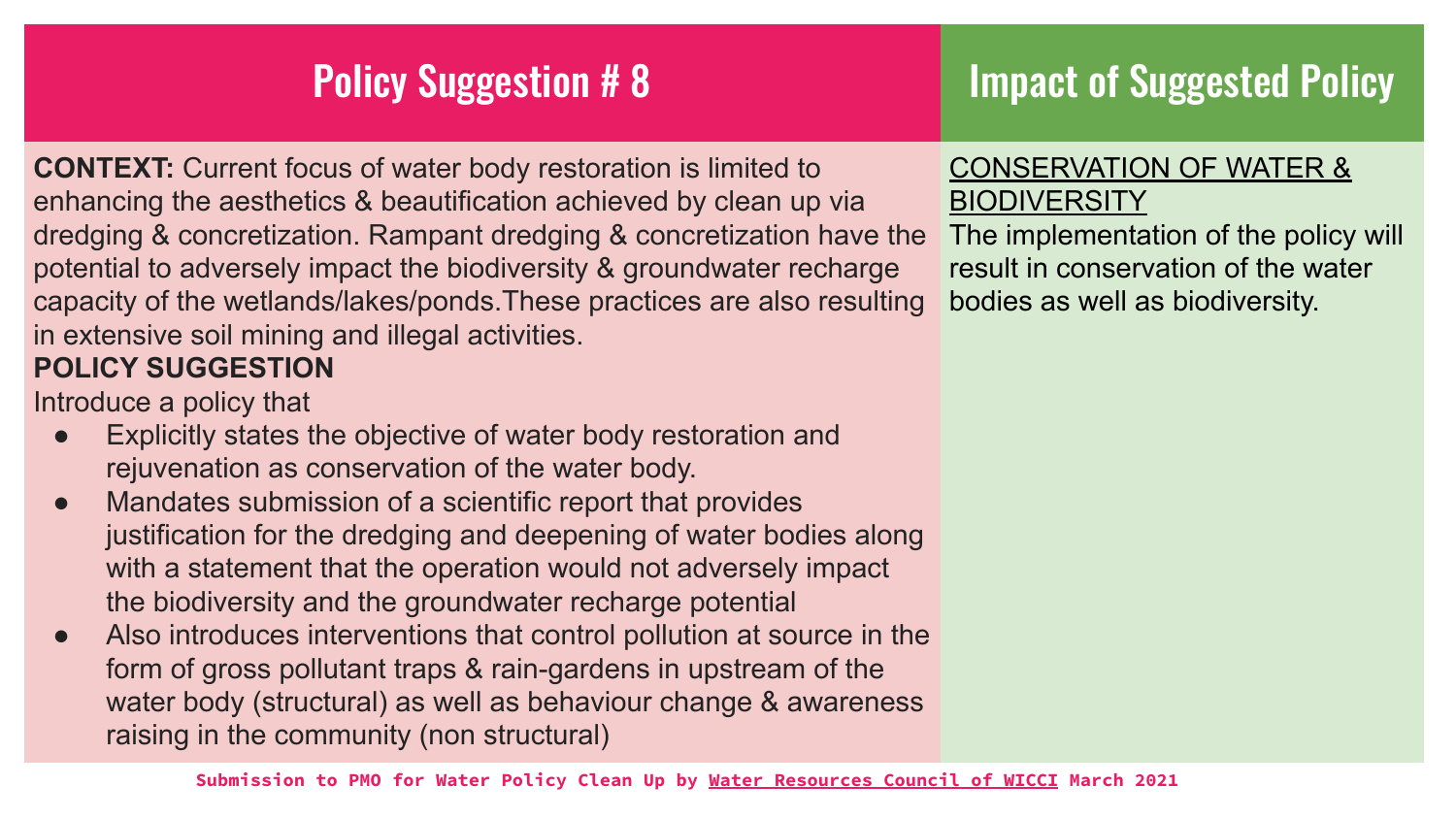### **Policy Suggestion # 9 Impact of Suggested Policy**

**CONTEXT:** Educational institutions & students are not being involved in local water body rejuvenation work which is a missed opportunity in local community's capacity building, participation and taking ownership and responsibility for on-going maintenance of cleaned up and restored local water bodies

### **POLICY SUGGESTION**

Introduce a policy that requires all educational institutions to submit

a time-frame and target to identify a local water body to involve students in cleaning up and work on remediation measures scientifically.& a time-bound plan to work on the remediation of the selected water body and drainage system associated with it.

### CONSERVATION OF WATER & **BIODIVERSITY**

The implementation of the policy will result in conservation of the water bodies as well as biodiversity.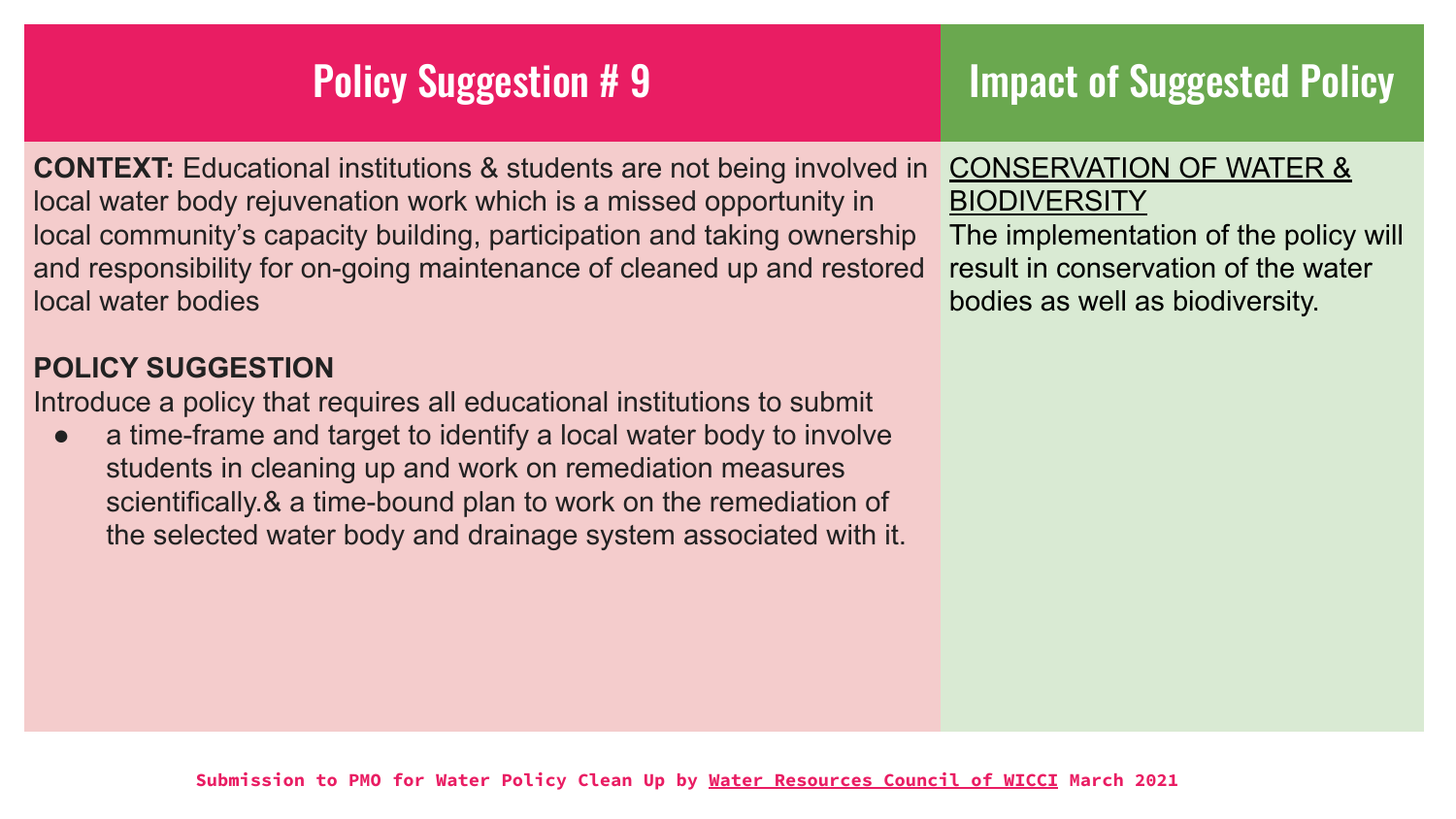### Policy Suggestion #10 **Impact of Suggested Policy**

**CONTEXT:** With more than 20000 small scale sanitation (SSS) systems estimated to be operational today, India represents one of the contexts that is most advanced worldwide in the implementation of decentralised urban wastewater treatment solutions. The current SSS infrastructure is largely funded, implemented, owned and operated by private sector & civil society stakeholders, with limited guidance and supervision from government agencies. Government departments at all levels need to seize the opportunity & take control of the on-going SSS scale-up process. In order to unlock the potential of SSS as a scalable solution for healthy and water-secure cities, the weaknesses in the governance framework need to be addressed in a systematic and collaborative effort. Priority actions have been recommended for effective governance & scale up of SSS in a research report titled ["small-scale sanitation scaling-up"](https://www.eawag.ch/en/department/sandec/projects/sesp/4s-small-scale-sanitation-scaling-up/) (4S)

and reuse systems as a key solution for urban sanitation and water **All and WICCI POLICY SUGGESTION:** The Ministry of Housing and Urban Affairs should explicitly recognize small-scale sewage treatment security

### WATER CONSERVATION & HEALTHY **CITY**

Effective scale up of small scale sanitation systems have the potential to make cities and towns free of water pollution as well as make way for reuse and recycle of water for non potable water users, thus reducing the pressure of ever increasing demand of water services of growing population on the centralised long distance water supply and sewerage infrastructure.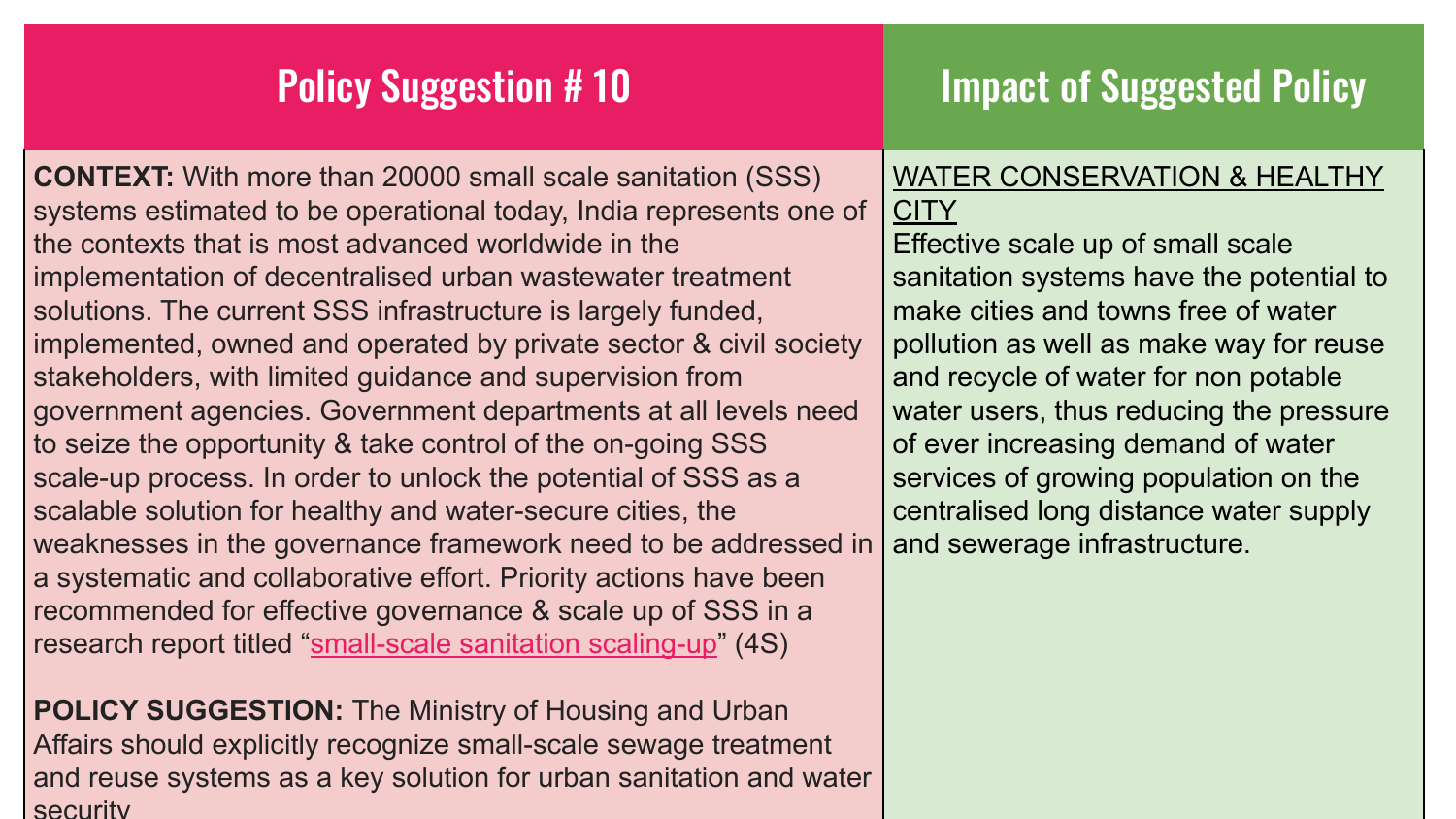# Policy Suggestions for Water Sensitive Development Controls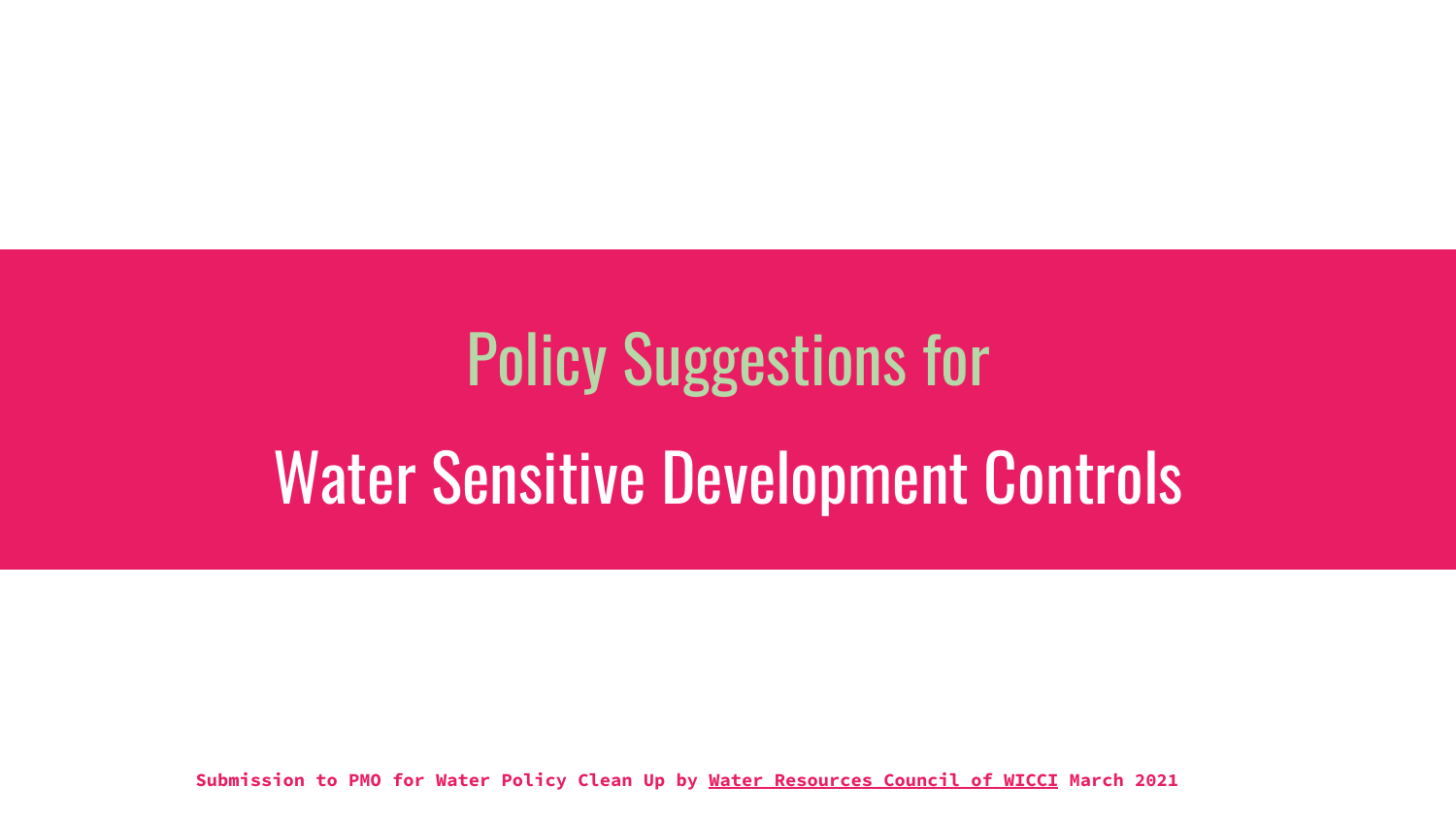### **Policy Suggestion #11 Impact of Suggested Policy**

**CONTEXT:** Currently urban development is approved in isolation without taking cognizant of the impact the development is expected to have on water demand and local flood management infrastructure. This has culminated in cities where flash floods have become a norm and water availability is consistently falling short of the growing water demand.

### **POLICY SUGGESTION**

Introduce development controls that

- Mandates incorporation of water efficiency fixtures, rainwater harvesting & on site water recycling.
- Stipulates incorporation of minimum ratio of hard paved surface area to soft permeable landscaped area (E.g 30:70 or 40:60)
- Requires the developer to submit a report showing pre and post development rainwater balance of the development site to demonstrate how the increased runoff volume is managed in a way that the post development runoff volumes are not exceeding pre-development volumes.

CONSERVATION OF WATER & PREVENTION OF URBAN FLOODS The implementation of the policy will result in conservation of the water bodies as well as biodiversity.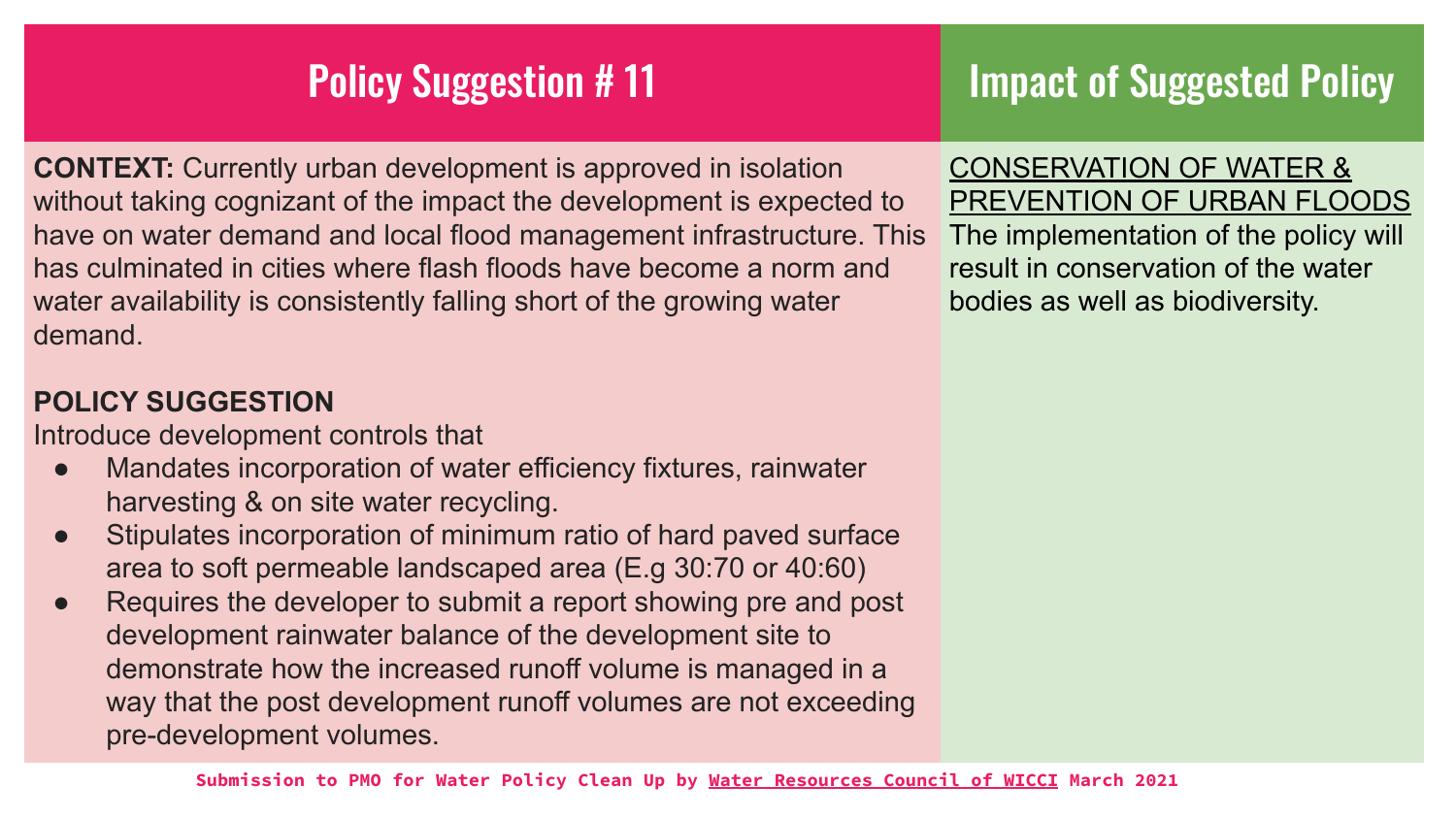## Acknowledgement - Following individuals provided inputs to the submission

- [Watsan Enviro Tech](mailto:watsanenvirotech@gmail.com)
- Dr Mansee Bal Bhargava
- [Supriya Deshpande](mailto:supriya_deshpande@yahoo.com)
- [Shweta Iyer](mailto:shweta100720@gmail.com)
- [Dev D](mailto:dev.god1988@gmail.com)
- [Vijay Nadkar](mailto:nadkar2002@gmail.com)
- [Anil Singh](mailto:anilsingh2006@gmail.com)
- [Lukas Ulrich](mailto:lukas.ulrich.work@gmail.com)